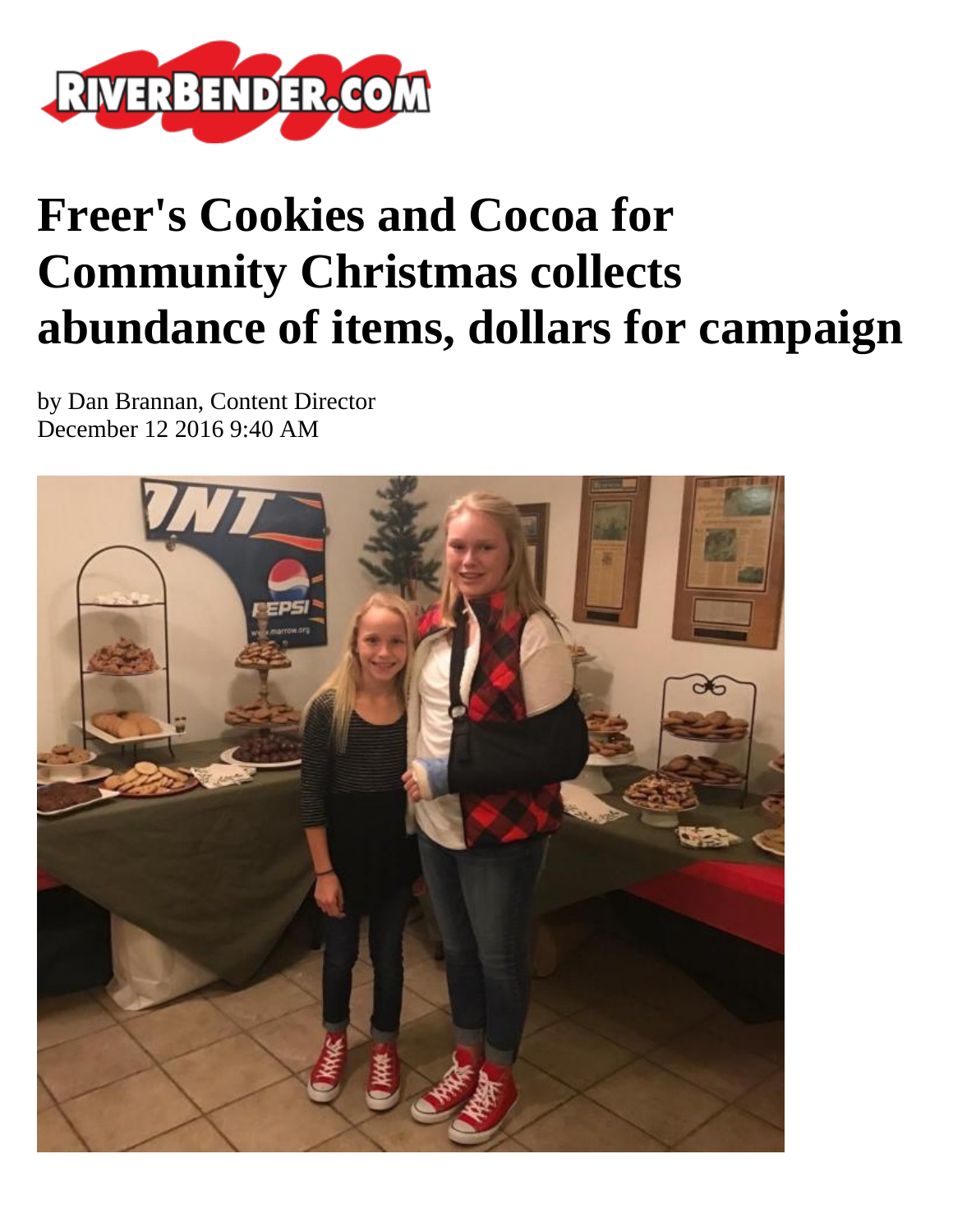**GODFREY** – The **Freer Auto Body Cookies and Cocoa for Community Christmas** was once again a way to draw the area together for the best of causes - making sure children who need it have presents under the tree when the holiday comes.

The Freer Community Christmas fundraising event took place from 5 to 7 p.m. last Thursday. Community Christmas is a key project for the Freer family and is coordinated by the **United Way of Greater St. Louis** each year.

"This was our ninth annual Cookies and Cocoa for Community Christmas," said **Margaret Freer,** one of the owners of Freer Auto Body. "It was the favorite charity of my son, David, who passed in 2008. We have continued it on in his memory. It is always just a magical event.

"This year's Cookies and Cocoa was a fun event. We recruited a few people to sing outside and that was a wonderful addition. It gets you in the Christmas mode. Our friends and the community have always been so good to us. We made a big variety of cookies and had homemade cocoa.

"We collected more than 40 bikes and had a lot of toys and coats for children for Christmas."

One of the key fundraisers for Community Christmas was the **Christmas in July** event that raised a record of \$34,000 this year for the campaign.

**Taylor**, 13, and **Lily**, 10, have developed a love of being kind and helping others, Margaret Freer said. Much of the work and ideas behind the events are those of Taylor and Lily.

Taylor Freer had a good way to sum up what the Freer family tries to do with their Community Christmas efforts each year: "We like to be able to help the less fortunate and make them feel better than they would otherwise at Christmas," Taylor Freer said.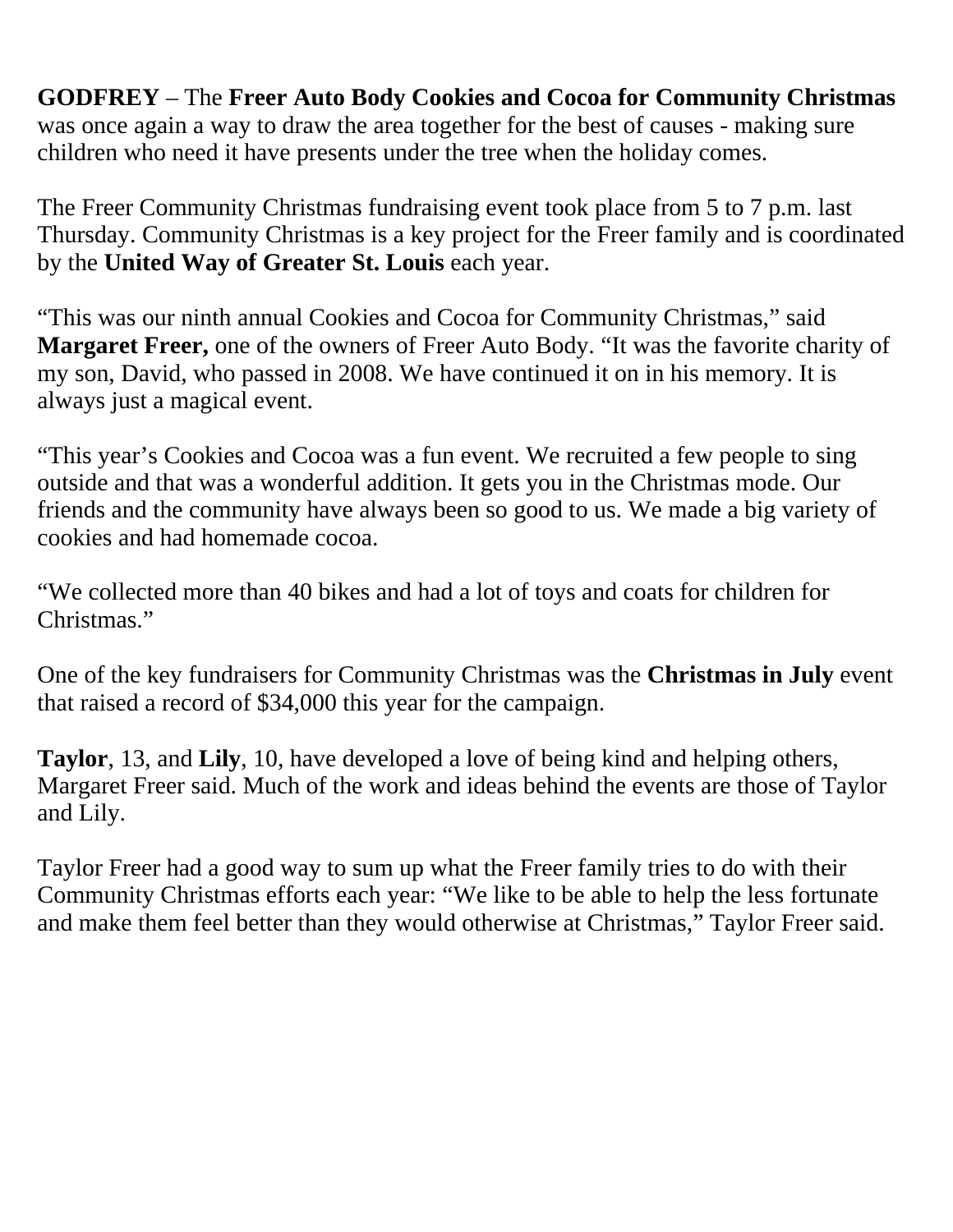